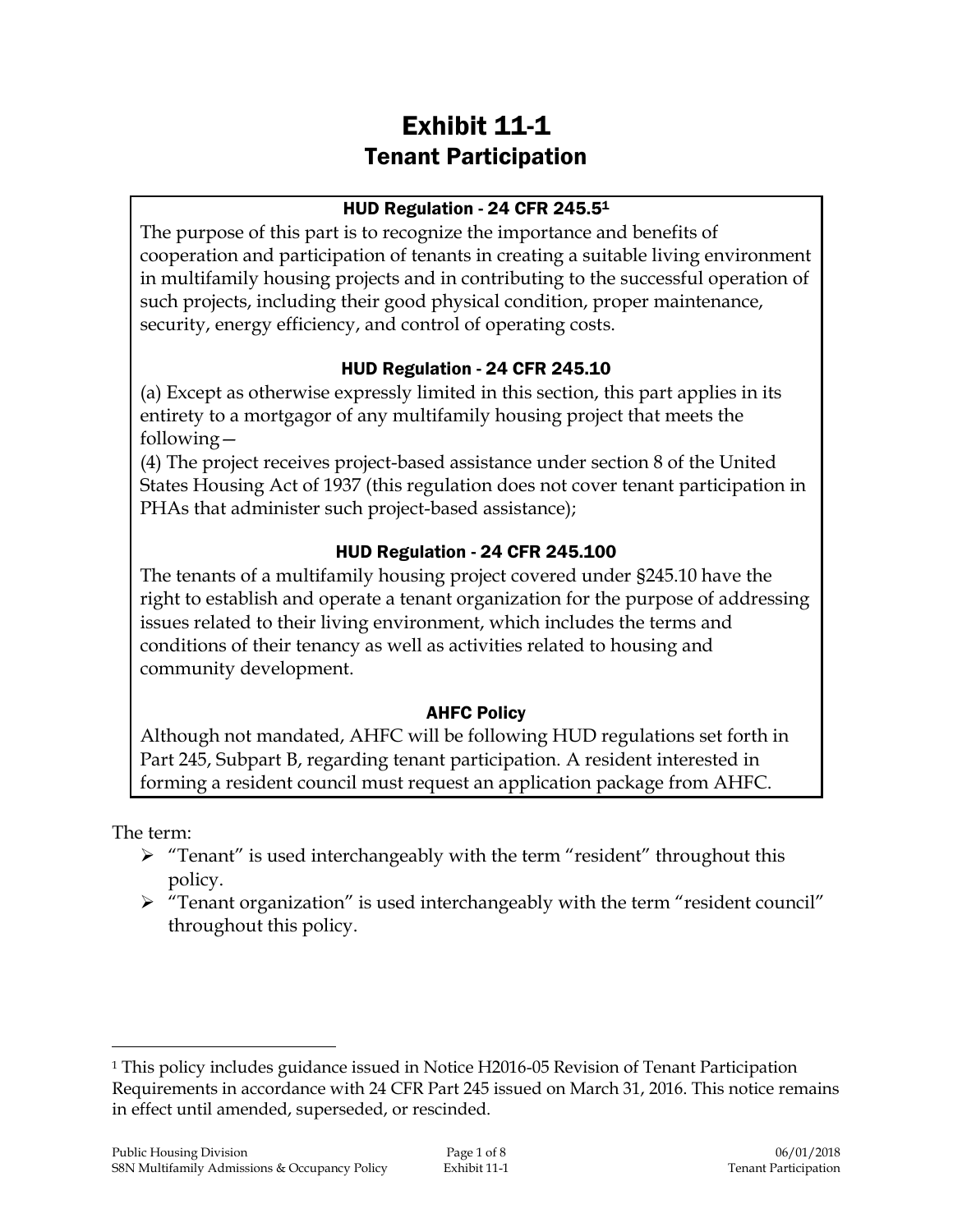### 1. Roles

#### 1.A HUD's Role

#### HUD Regulation - 24 CFR 245.135

(a) Owners of housing identified in §245.10, and their agents, as well as any principals thereof (as defined in 2 CFR part 2424), who violate any provision of this subpart so as to interfere with the organizational and participatory rights of tenants, may be liable for sanctions under 2 CFR part 2424. Such sanctions may include:

(1) Debarment. A person who is debarred is prohibited from future participation in federal programs for a period of time. The specific rules and regulations relating to debarment are found at 2 CFR part 2424.

(2) Suspension. Suspension is a temporary action with the same effect as debarment, to be taken when there is adequate evidence that a cause for debarment may exist and immediate action is needed to protect the public interest. The specific rules and regulations relating to suspension are found at 2 CFR part 2424.

(3) Limited Denial of Participation. An LDP generally excludes a person from future participation in the federal program under which the cause arose. The duration of an LDP is generally up to 12 months. The specific rules and regulations relating to LDPs are found at 2 CFR part 2424, subpart J.

(b) These sanctions may also apply to affiliates (as defined in 2 CFR part 2424) of these persons or entities.

(c) The procedures in 2 CFR part 2424 shall apply to actions under this subpart.

#### 1.B AHFC's Role

#### HUD Regulation - 24 CFR 245.105

Owners of multifamily housing projects covered under §245.10, and their agents, must:

(a) Recognize legitimate tenant organizations; and

(b) Give reasonable consideration to concerns raised by legitimate tenant organizations.

#### AHFC Policy

- 1. A resident interested in forming a resident council must request an application package from AHFC.
- 2. Resident councils may request attendance by an AHFC employee at any and all meetings to discuss pertinent issues.
- 3. Upon receipt of a written request from the resident council, the property manager, maintenance supervisor, and a representative from the Resident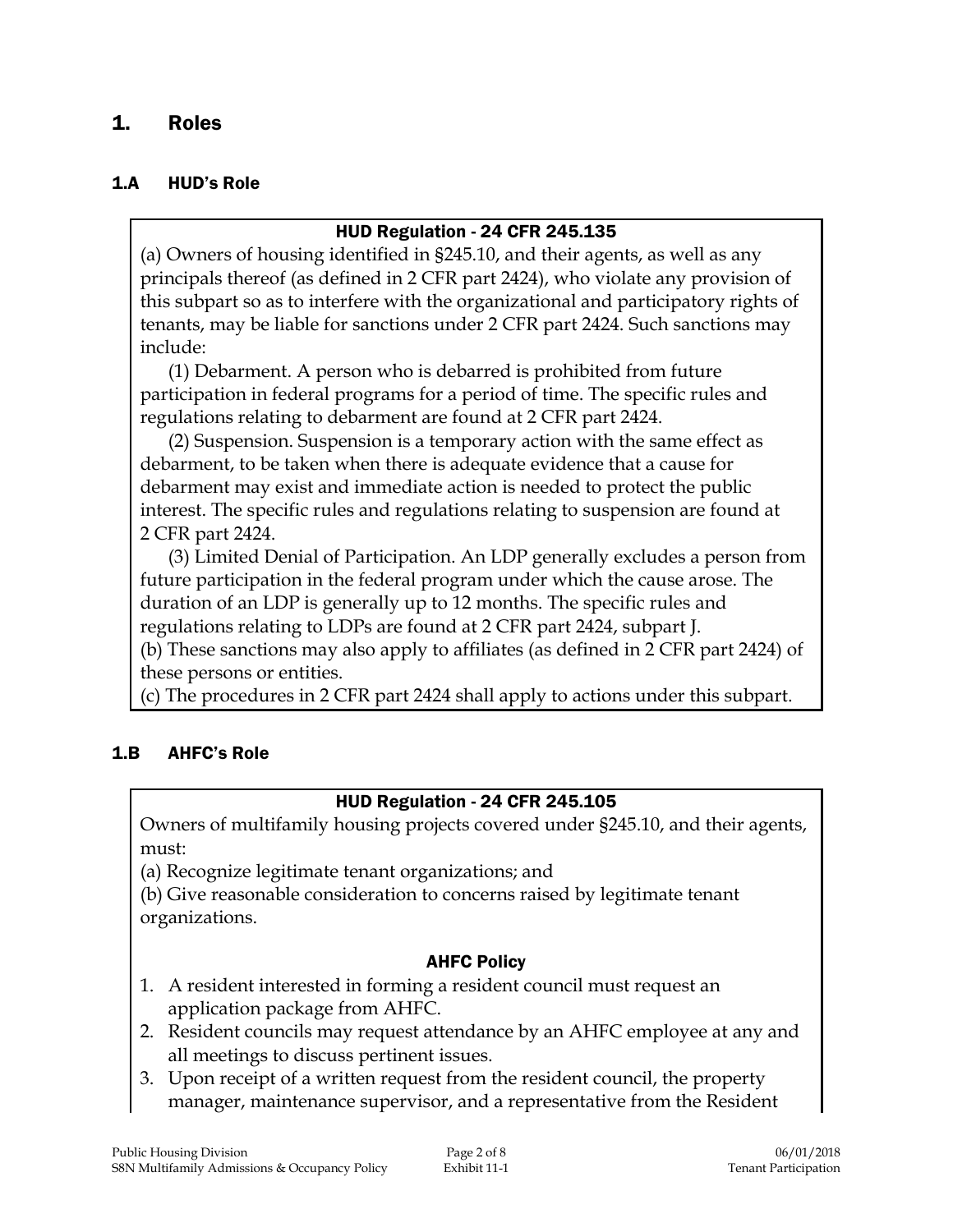Services staff (if required) shall meet, at a time convenient for the resident council, to discuss local management issues.

#### HUD Regulation - 24 CFR 245.110

A tenant organization is legitimate if it has been established by the tenants of a multifamily housing project covered under §245.10 for the purpose described in §245.100, and meets regularly, operates democratically, is representative of all residents in the development, and is completely independent of owners, management, and their representatives.

### AHFC Policy

AHFC shall not recognize a competing tenant organization once a duly elected organization has been established. Any funding of resident activities and resident input into decisions concerning multifamily housing operations shall be made only through the officially recognized resident council.

### HUD Regulation - 24 CFR 245.115

(a) Owners of multifamily housing projects covered under §245.10, and their agents, must allow tenants and tenant organizers to conduct the following activities related to the establishment or operation of a tenant organization:

(1) Distributing leaflets in lobby areas;

(2) Placing leaflets at or under tenants' doors;

(3) Distributing leaflets in common areas;

(4) Initiating contact with tenants;

(5) Conducting door-to-door surveys of tenants to ascertain interest in establishing a tenant organization and to offer information about tenant organizations;

(6) Posting information on bulletin boards;

(7) Assisting tenants to participate in tenant organization activities;

(8) Convening regularly scheduled tenant organization meetings in a space on site and accessible to tenants, in a manner that is fully independent of management representatives. In order to preserve the independence of tenant organizations, management representatives may not attend such meetings unless invited by the tenant organization to specific meetings to discuss a specific issue or issues; and

(9) Formulating responses to owner's requests for:

(i) Rent increases;

(ii) Partial payment of claims;

(iii) The conversion from project-based paid utilities to tenant-paid utilities;

(iv) A reduction in tenant utility allowances;

- (v) Converting residential units to non-residential use, cooperative housing, or condominiums;
- (vi) Major capital additions; and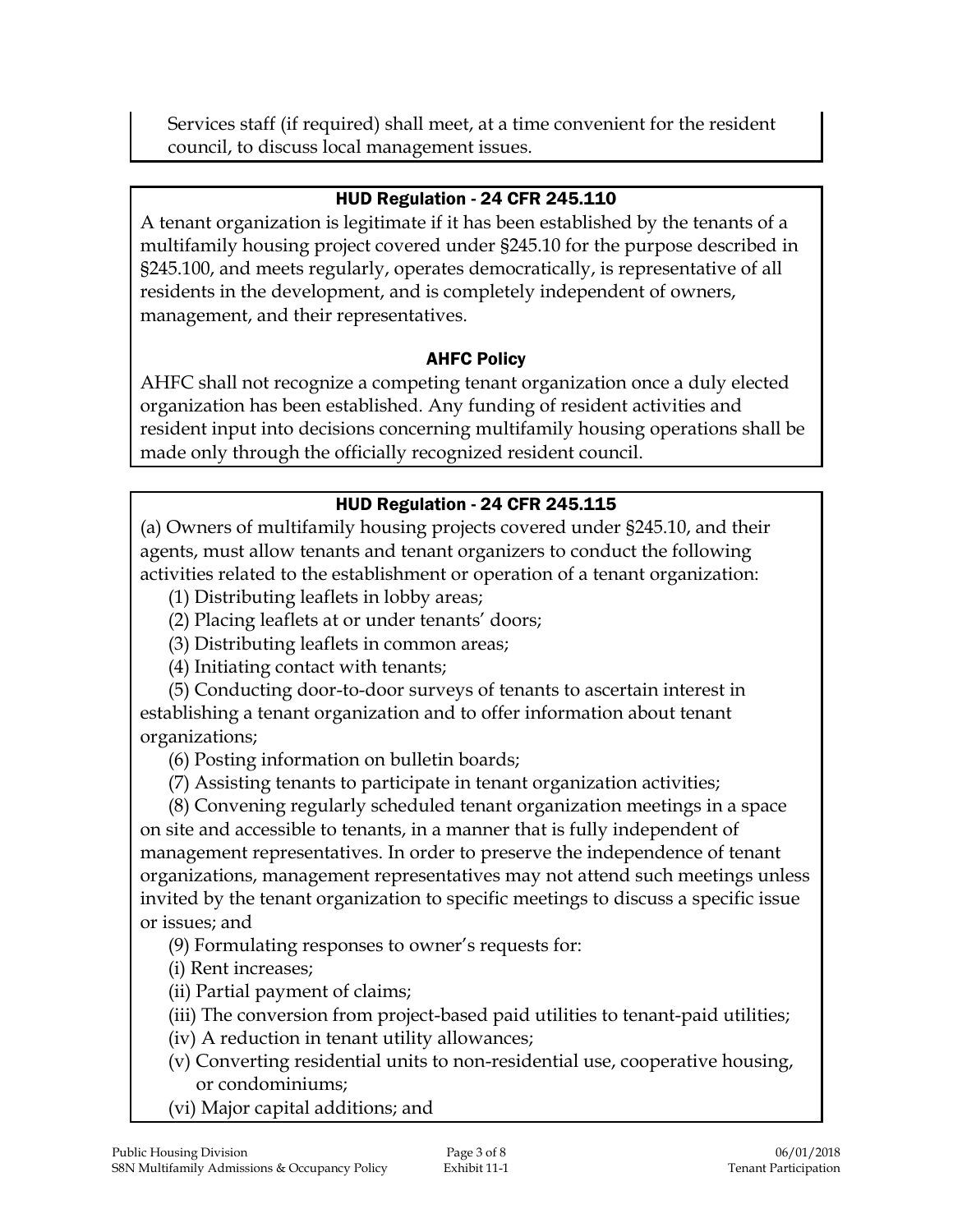(vii) Prepayment of loans.

(b) In addition to the activities listed in paragraph (a) of this section, owners of multifamily housing projects covered under §245.10, and their agents, must allow tenants and tenant organizers to conduct other reasonable activities related to the establishment or operation of a tenant organization.

(c) Owners of multifamily housing projects and their agents shall not require tenants and tenant organizers to obtain prior permission before engaging in the activities permitted under paragraphs (a) and (b) of this section.

### AHFC Policy

- 1. Tenant organizations have the right to communicate with each other and distribute information to fellow residents without AHFC interference. Tenant organizations will ensure that such materials are not discriminatory, do not exclude persons in the voting membership, and do not contain profane or offensive language.
- 2. Tenant organizations may request attendance by an AHFC employee at any and all meetings to discuss pertinent issues.
- 3. Upon receipt of a written request from the tenant organization, the property manager, maintenance supervisor, and a representative from the Resident Services staff (if required) shall meet, at a time convenient for the tenant organization, to discuss local management issues.
- 4. AHFC will provide by-laws containing election procedures and governance to tenant organizations for the members to adopt.

### 1.C Tenant's Role

#### HUD Regulation - 24 CFR 245.125

(a) A tenant organizer is a tenant or non-tenant who assists tenants in establishing and operating a tenant organization, and who is not an employee or representative of current or prospective owners, managers, or their agents.

(b) Owners of multifamily housing projects covered under §245.10, and their agents, must allow tenant organizers to assist tenants in establishing and operating tenant organizations.

(c) Non-tenant tenant organizers.

(1) If a multifamily housing project covered under §245.10 has a consistently enforced, written policy against canvassing, then a non-tenant tenant organizer must be accompanied by a tenant while on the property of the multifamily housing project, except in the case of recipients of HUD Outreach and Assistance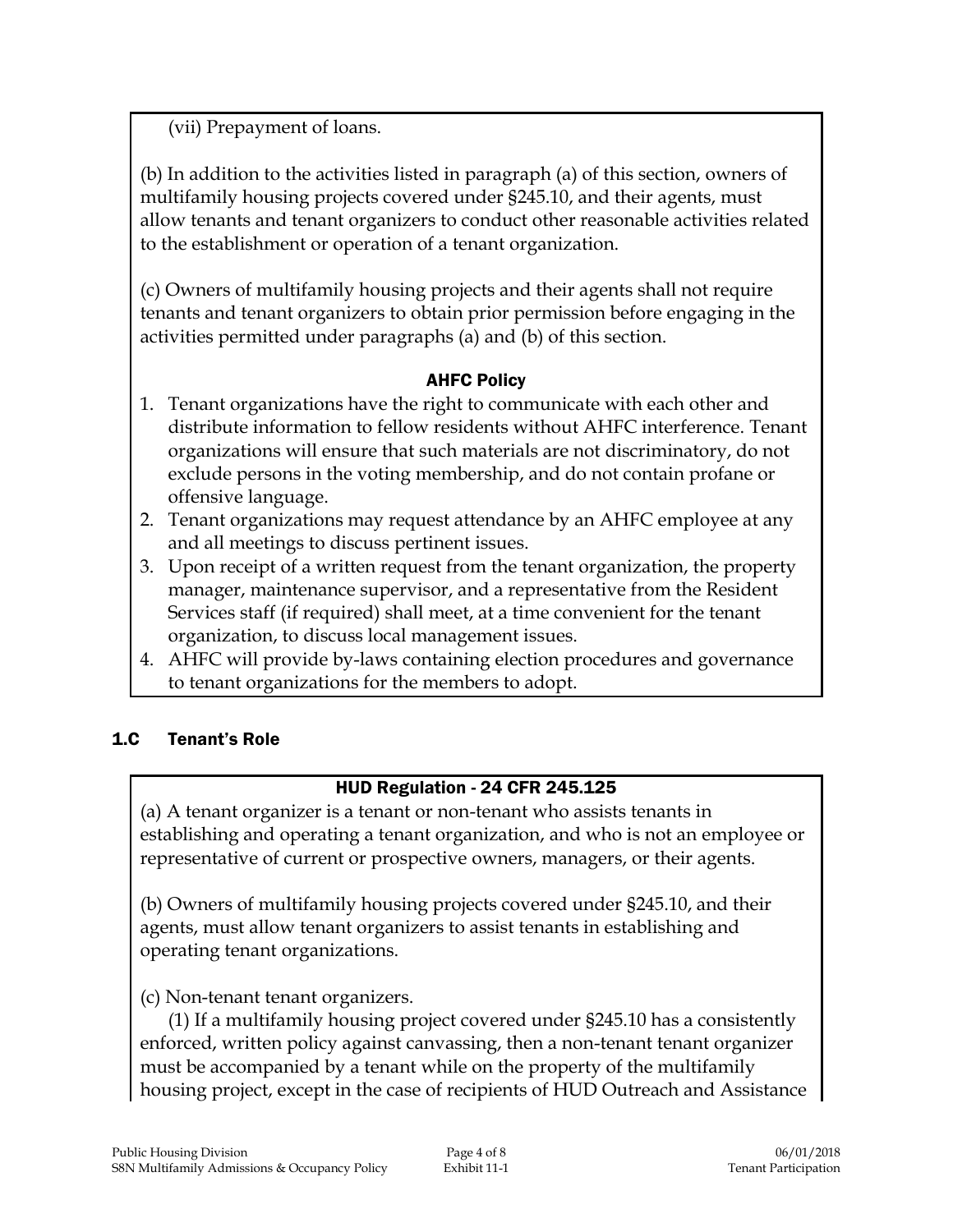Training Grants (''OTAG'') or other direct HUD grants designed to enable recipients to provide education and outreach to tenants concerning HUD's markto-market program (see 24 CFR parts 401 and 402), who are conducting eligible activities as defined in the applicable Notice of Funding Availability for the grant or other effective grant document.

(2) If a multifamily housing project covered under §245.10 has a written policy favoring canvassing, any non-tenant tenant organizer must be afforded the same privileges and rights of access as other uninvited outside parties in the normal course of operations. If the project does not have a consistently enforced, written policy against canvassing, the project shall be treated as if it has a policy favoring canvassing.

### HUD Regulation - 24 CFR 245.130

A tenant has the right not to be recanvassed against his or her wishes regarding participation in a tenant organization.

# 2. Resident Council Operations

### AHFC Policy

AHFC and the tenant organization shall put in writing in the form of a Memorandum of Understanding the elements of their partnership agreement, and it shall be updated at least once every three (3) years.

# AHFC Policy

The tenant organization must adopt written procedures such as by-laws which provides for the election of residents to the governing board by the voting membership of the residents residing in the multifamily development on a regular basis but at least once every three (3) years. The written procedures must provide for the recall of the resident board by the voting membership. These provisions shall allow for a petition or other expression of the voting membership's desire for a recall election, and set the number of percentage of voting membership (''threshold'') who must be in agreement in order to hold a recall election. This threshold shall not be less than 10 percent of the voting membership.

AHFC will provide by-laws containing election procedures and governance to resident councils for the members to adopt.

### AHFC Policy

The tenant organization shall hold frequent meetings with the residents to ensure that residents have input, and are aware and actively involved in tenant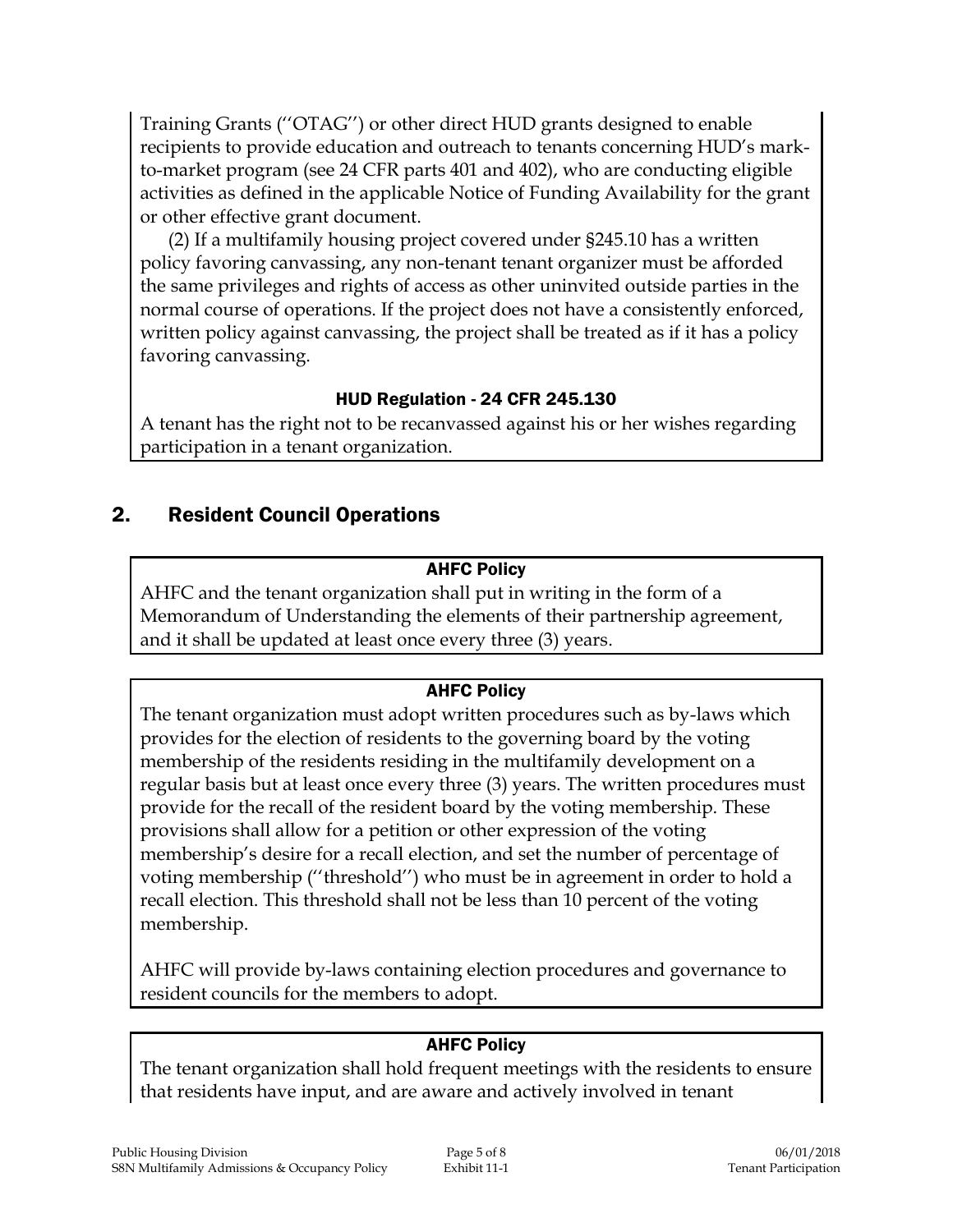organization decisions and activities. "Frequent meetings" is defined as no less than one meeting every three months that is open to the voting membership.

### 1.A Membership Eligibility

#### AHFC Policy

- 1. Any member of a multifamily household whose name is on the lease of a unit in the development and meets the requirements of the by-laws is eligible to be a member of a resident council. The resident council may establish additional criteria that are non-discriminatory and do not infringe on rights of other residents in the development. Such criteria must be stated in the bylaws or constitution as appropriate.
- 2. The right to vote for the resident council board shall be limited to designated heads of households (any age) and other members of the household who are 18 years or older whose name appears on the lease of a unit in the development represented by the resident council.
- 3. Any qualified voting member of a resident council who meets the requirements described in the by-laws and is in compliance with the lease may seek office and serve on the resident council governing board.

#### 1.B Election Procedures and Standards

#### AHFC Policy

The tenant organization must have a democratically elected governing board that is elected by the voting membership. At a minimum, the governing board should consist of five (5) elected board members.

#### AHFC Policy

Resident councils shall adhere to the following minimum standards regarding election procedures:

1) All procedures must assure fair and frequent elections of resident council members—at least once every three years for each member.

2) Staggered terms for resident council governing board members and term limits shall be discretionary with the resident council.

3) Each resident council shall adopt and issue election and recall procedures in their by-laws.

4) The election procedures shall include qualifications to run for office, frequency of elections, procedures for recall, and term limits if desired.

5) All voting members of the resident community must be given sufficient notice (at least 30 days) for nomination and election. The notice should include a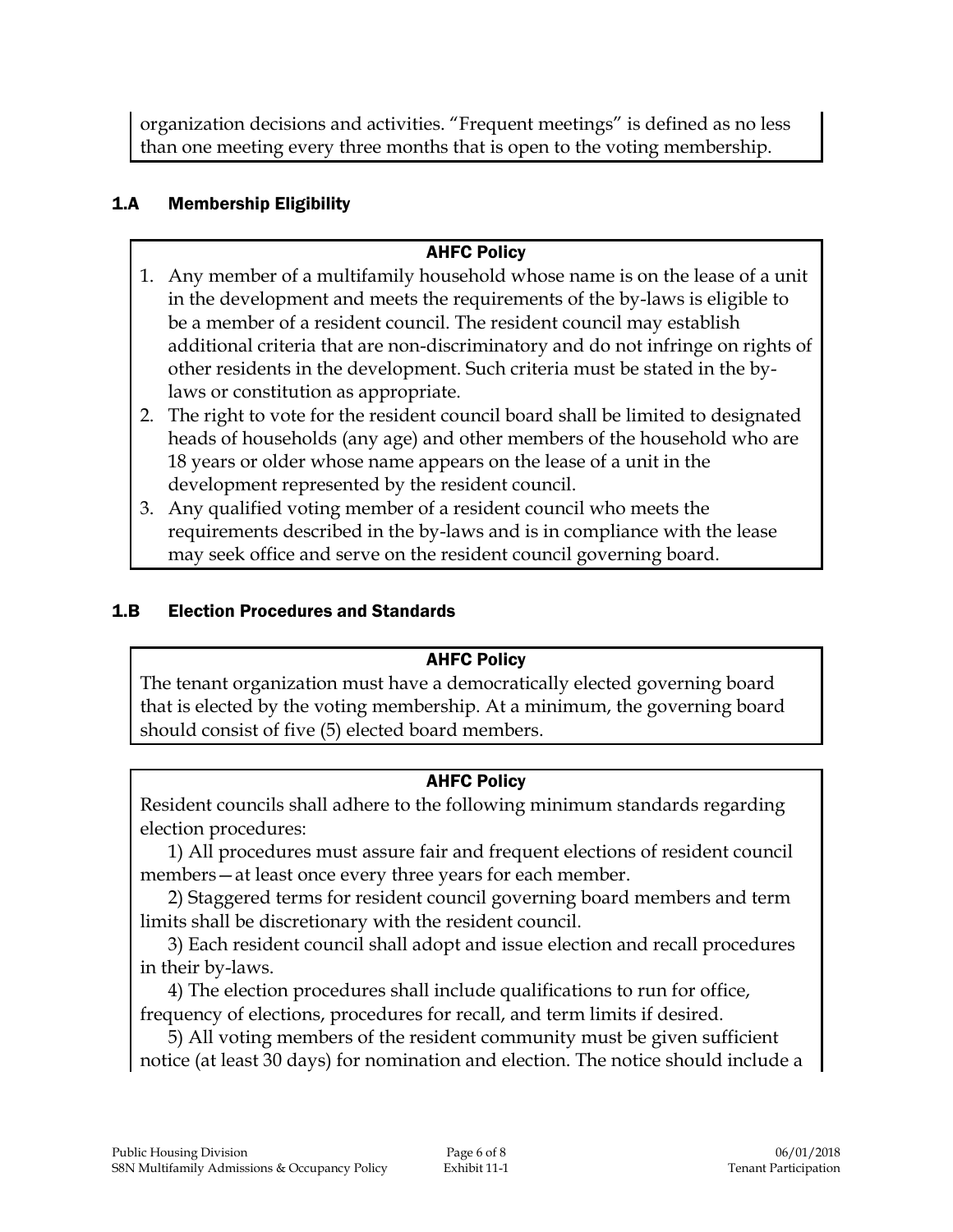description of election procedures, eligibility requirements, and dates of nominations and elections.

# 3. Meeting Space

### HUD Regulation - 24 CFR 245.120

(a) Owners of multifamily housing projects covered under §245.10, and their agents, must reasonably make available the use of any community room or other available space appropriate for meetings that is part of the multifamily housing project when requested by:

(1) Tenants or a tenant organization and used for activities related to the operation of the tenant organization; or

(2) Tenants seeking to establish a tenant organization or collectively address issues related to their living environment.

(b) Tenant and tenant organization meetings must be accessible to persons with disabilities, unless this is impractical for reasons beyond the organization's control. If the complex has an accessible common area or areas, it will not be impractical to make organizational meetings accessible to persons with disabilities.

(c) Fees. An owner of a multifamily housing project covered under §245.10 may charge a reasonable, customary and usual fee, approved by the Secretary as may normally be imposed for the use of such facilities in accordance with procedures prescribed by the Secretary, for the use of meeting space. An owner may waive this fee.

### AHFC Policy

At locations with common rooms, AHFC will give priority to resident council meetings and activities. Where such common rooms do not exist, AHFC shall work with the resident council to arrange for such meeting places, with the cost to be borne by AHFC, subject to available funds.

If requested and available, AHFC shall strive to provide a resident council with reasonable office space. AHFC reserves the right to require that resident council office space be located in non-residential space which conforms to all appropriate building codes.

Whenever practicable, AHFC will offer surplus equipment, furnishings, and supplies to a resident council for use in conducting council business. Other services such as duplication, fax, and telephone shall be made available as needed and subject to funding availability.